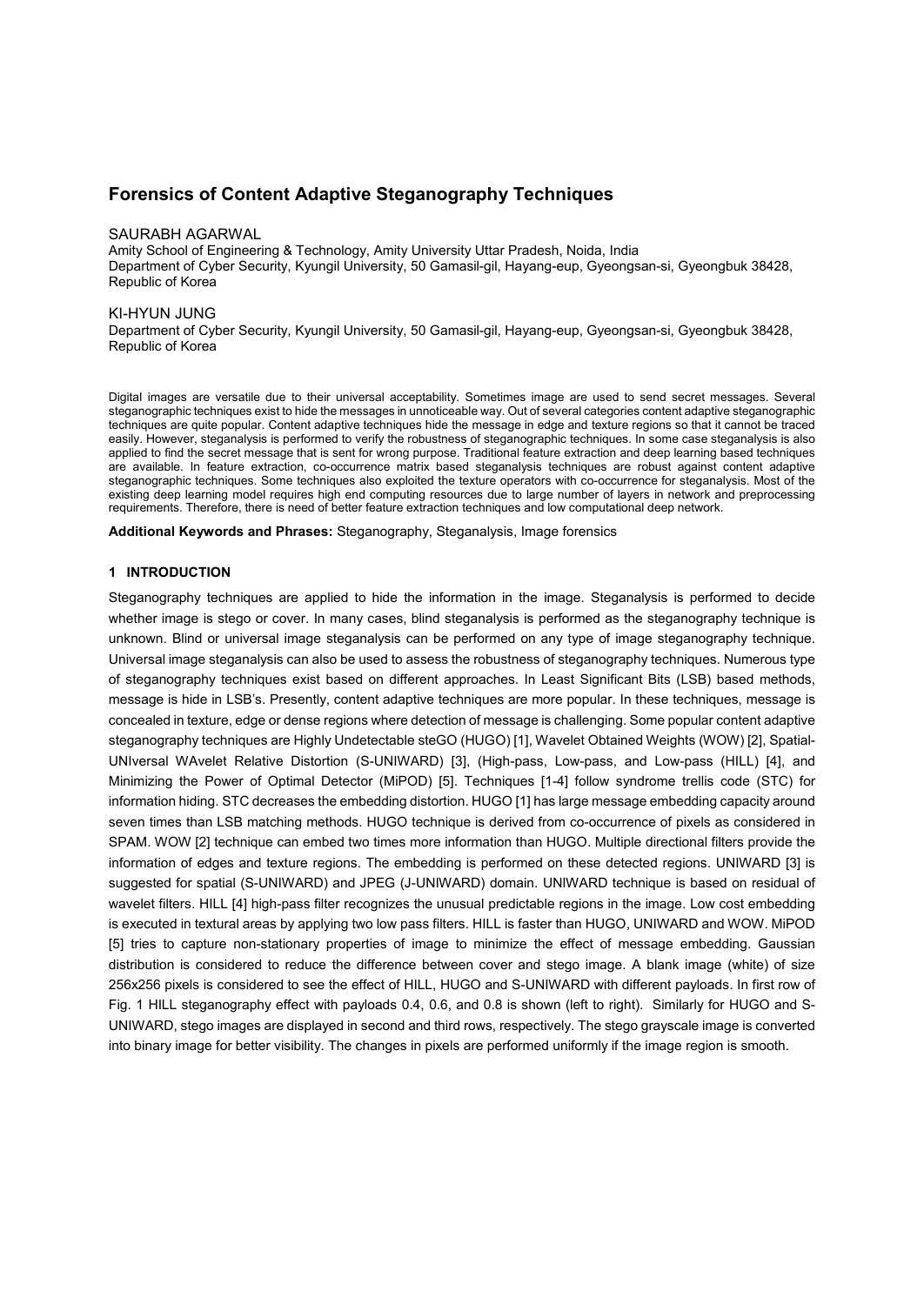

Figure 1: HILL, HUGO and S-UNIWARD images with payload 0.4, 0.6, 0.8

The main attribute of steganography techniques is to hide information in noticeable way and in random order by changing pixel value by +1 or -1. However, in other image operations like median filtering the structure of the image can be visualized in median residual array. In Figure 2 (a) an image is taken from BOWS2 dataset. The residual of S- UNIWARD (payload=0.4) image with Figure 2(a) is shown in Figure 2(b).The residual of median filtered image (3x3) with Figure 2(a) is displayed in Figure 2(c).





(a) An image (b) Residual of S-UNIWARD (c) Residual of median filtering Figure 2: Image and its residuals



#### **2 STEGANOGRAPHY FORENSICS**

Steganalysis techniques can be broadly divided into classical feature extraction based and deep learning based techniques. Co-occurrence matrix based [6-9], co-occurrence matrix and texture operator hybrid [10-12] are popular as feature extraction techniques. Convolutional neural network based steganalysis techniques [13-23] demand high computational resources. The realization of results in CNN is difficult as multiple parameters need to be tuned. Since the dimension of feature vector is very large in feature extraction based techniques [6-12], Some classifiers [24, 25] are suggested to handle large size feature dimension especially for steganalysis. Kodovský and Fridrich [24] proposed the ensemble classifier to reduce the training complexity. Multiple based learners work independently to classify. The base learner randomly selects a subspace for the feature space. The final results are calculated by aggregating results of each subspace. Cogranne et al. [25] suggested that Fisher Linear Discriminant can also provide good results with low computation using optimization techniques and ridge regression regularization. In Penvy et al. [6]'s method, SPAM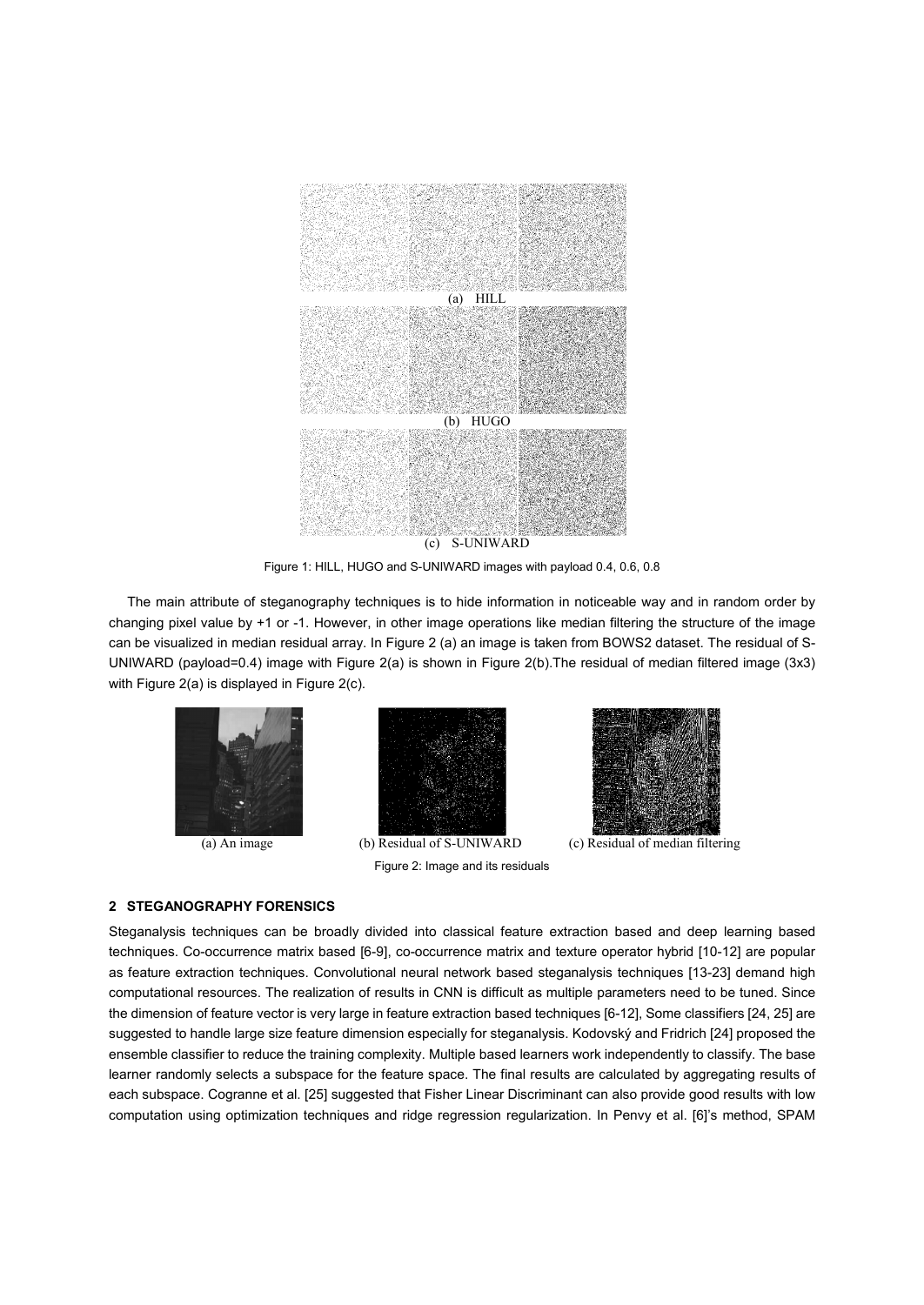steganalysis technique considered the difference array in multiple directions. The co-occurrence between difference array elements is calculated. SPAM is also found suitable in other classification tasks. SRM [7] and its variants [8, 9] are the backbone of steganalysis. Most of the existing feature extraction based techniques and deep learning based techniques directly or indirectly utilizes the SRM. Multiple linear and non-linear high-pass filters are applied for better statistical information. 106 sub-models are considered for extracting information in total. Feature extraction based hybrid technique [11, 12] suggested the threshold local binary pattern (TLBP) and combined TLBP features with SRM features for better results. TLBP considers the some sub-models of SRM while considering neighbors. Bernoulli distribution is taken into consideration while deciding the threshold value. Rotation invariant uniform LBP is considered for concise and better feature set. Generally, operators are applied on the whole image uniformly. However, the steganography techniques hide the message irregularly in the image. In the first time, CNN model i.e., Gaussian-Neuron CNN [13, 14] was proposed for steganalysis by Qian et al. The effectiveness of the proposed model was verified for HUGO, S-UNIWARD and WOW techniques. The images are preprocessed with one high pass kernel of size 5x5 before inserting to the CNN. However, the performance of the CNN method is inferior to SRM. Multiple types of layers like as convolutional, pooling, and fully connected are utilized. In similar type of work [15], large dataset is considered for experimental analysis. Method claims improvement in performance by using the one embedding key in network training. Xu et al. [16] applied the 5x5 kernel [13, 14] for preprocessing. One new layer i.e., absolute activation (ABS) layer is introduced to consider the symmetry of residuals. Despite conventional ReLU layer, tanh layer is utilized. Detailed experimental analysis is given for S-UNIWARD and HILL [4]. Wu et al. [17, 18] proposed the deep network with convolutional, max pooling, batch normalization, ReLU and fully connected layers. The images are preprocessed by same filter as in [13, 14] and further residual arrays are considered as input to the network. The authors claim better detection capability than SRM and previous CNN techniques. Yuan et al. [19] applied three high pass filters to improve the detection accuracy. Ye et al. [20] technique proved the effectiveness on WOW, S-UNIWARD, and HILL techniques. Image preprocessing is performed using SRM filters and their residuals are considered in CNN. In spite of the conventional ReLU, the truncated linear unit is utilized in CNN. The accuracy is improved by measuring the probability of each pixel embedding i.e., selection channel. A popular network Steganalysis Residual Network (SRNet) [21] is proposed by Boroumand et al. for S-UNIWARD, WOW, HILL, J-UNIWARD, and UED-JC [26] steganography algorithm. The network contains broadly three types of layers. First type (layer 1 & 2) of layers doesn't have any pooling and residual shortcut. Second type of layers (layers 3–7) has residual shortcuts with no pooling. In third type of layers (layers 8–11), pooling and residual shortcuts both are considered. In last, statistical moments are calculated and passed to the classifier. The performance is verified on both uncompressed and compressed images. Yedroudj et al. [22] suggested a network similar to techniques [16, 20] for S-UNIWARD, and WOW. However, thirty SRM filters are used for preprocessing to improve the performance significantly. Wu et al. [27] introduced the shared batch normalization layer to extract better statistical information. Images are preprocessed using twenty SRM kernels. Kim et al. [23] increased the stego weak signal strength by additional embedding. Images are preprocessed using Qian's kernel and followed by dual CNN. In deep networks, the requirement of preprocessing using SRM filters is compulsory in most of the methods. Also multiple layers and residual connections increased the computational requirements exponentially. In the next section, SPAM and SRM feature extraction techniques are applied for analyzing the content adaptive steganographic techniques.

## **3 EXPERIMENTAL RESULTS**

In this section, some experiments are shown for steganalysis using SPAM and SRM. SPAM and SRM generate the feature vectors of size 686 and 34,671, respectively. Experiments are performed on BOWS2 database [28]. BOWS2 is mostly used in steganalysis and contains 10,000 images of size 512x512 pixels. In experiments, 5,000 images are taken form BOWS2 database randomly. Block of size 256x256 pixels are cropped from original images in random order. Therefore, 5,000 cover images and 5,000 stego images are considered in each set. Four content adaptive algorithms i.e., HUGO, WOW, S-UNIWARD and HILL are analyzed with payload 0.4, 0.6 and 0.8 bit per pixel (bpp). In training set,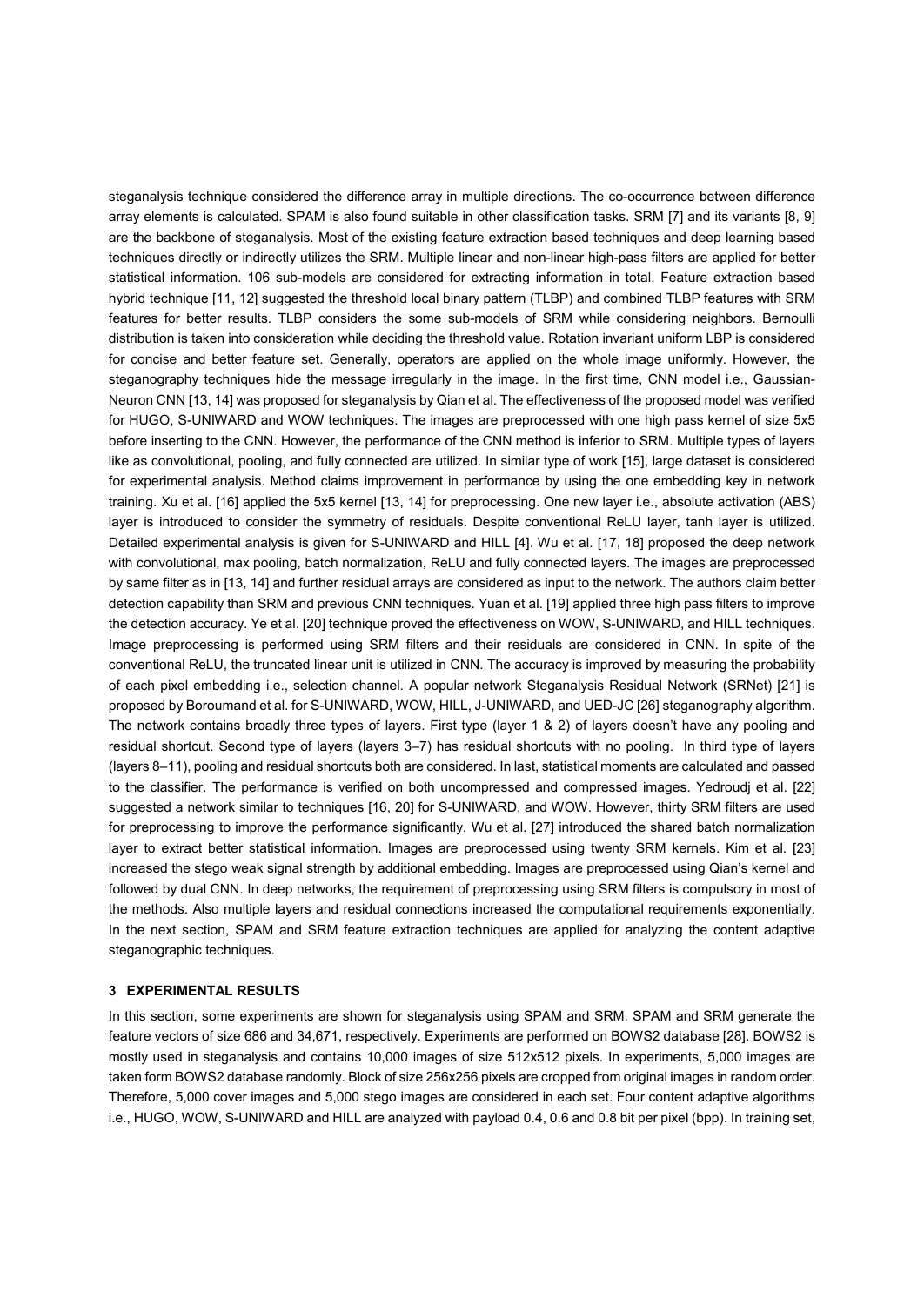3,500 cover and 3,500 stego images are taken. Testing set contain remaining 1,500 cover images and 1,500 stego images. Two classifiers abbreviated as ENSE [24] and LCL [25] are used for classification. Results are shown in terms of percentage detection accuracy. In Figure 3, results are shown for SPAM steganalysis technique. As the payload decreases, the detection becomes more challenging. On HILL steganography with 0.6 bpp payload, the detection accuracies are 66.40, and 66.75 with ENSE and LCL classifiers respectively. The detection of S-UNIWARD steganography is less challenging when compared wtih other techniques. The detection of HILL steganography is comparatively more difficult.



Figure 3: SPAM steganalysis

As evident from Figure 4, SRM gives the better performance than SPAM. However, detection performance depends upon the payload. Still there is significant improvement. For payload 0.4 bpp, the detection of HILL steganography is most challenging than other steganography techniques. Detection performance SRM on HUGO, S-UNIWARD and WOW steganography techniques is similar.





In Figure 3 and 4, it can be seen that there is significant difference between SPAM and SRM detection accuracies for payload 0.4 bpp. More than 11% difference is occurred in the detection accuracies of both the techniques. For payload 0.6 bpp, more than 10% difference is given in the detection accuracies of both techniques except in one case. SRM gives 84.55% detection accuracy for S-UNIWARD using LCL classifier. For payload 0.8 bpp, there is 9% difference in the detection accuracies of SPAM and SRM. SRM gives 86.90% detection accuracy for HILL using ENSE classifier.

### **4 CONCLUSION**

In this paper, some popular content adaptive steganography techniques have been analyzed. In comparison with other steganography techniques, the content adaptive techniques were more robust. High dimensional feature vector or very deep convolutional neural network was required to classify cover and content adaptive stego images. SRM steganalysis